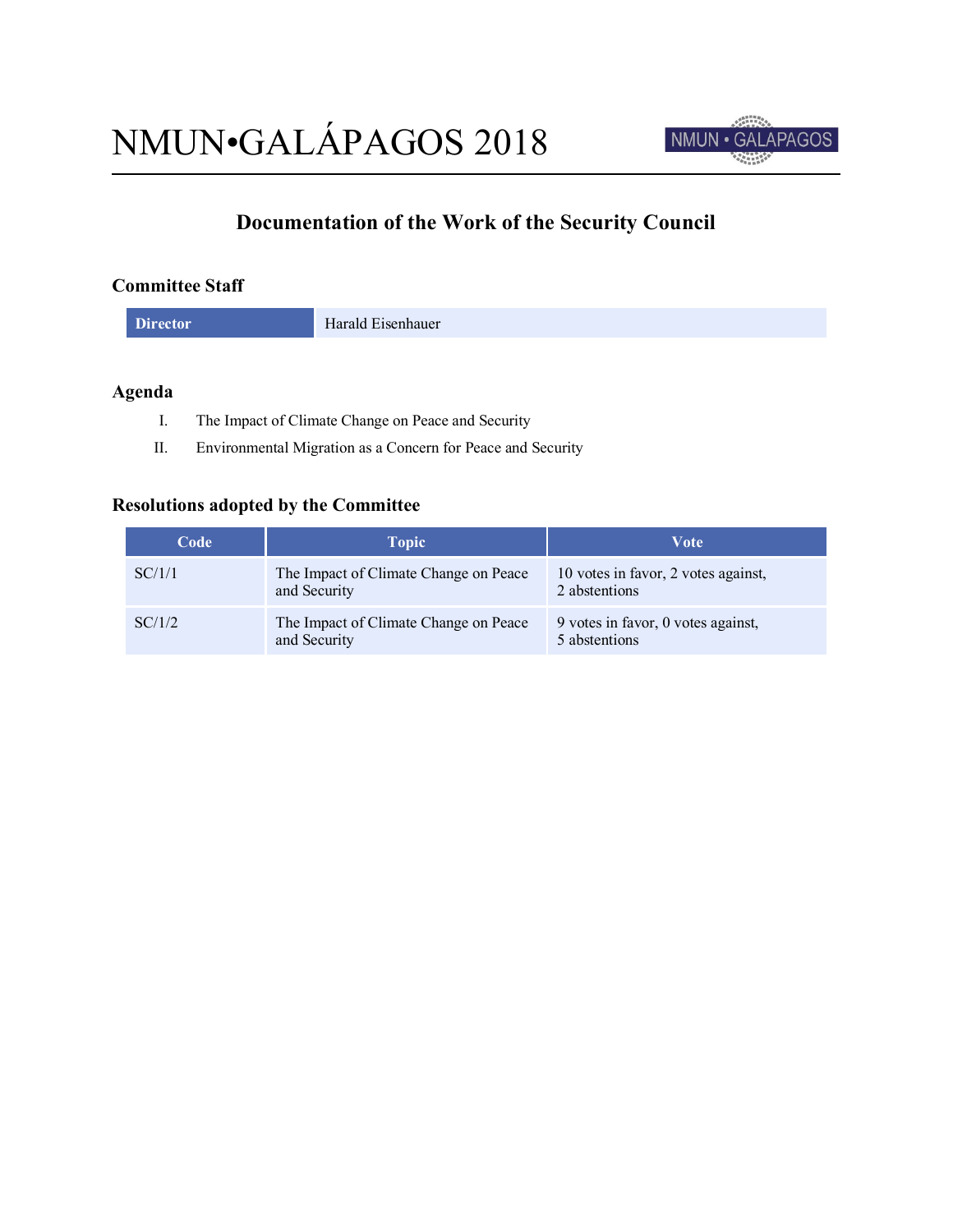

#### **Code:** SC/1/1 **Committee:** Security Council **Topic:** The Impact of Climate Change on Peace and Security

 *The Security Council*, *Recognizing* the destabilizing effects of climate change on the Lake Chad region as increasing non-voluntary migration, job insecurity, water scarcity, public health concerns, food insecurity, and allowing a foothold for extremist groups, *Noting with concern* the depletion of Lake Chad's water volume by 90% in the last 50 years, which has contributed to government instability, local resource competition, and market volatility, thereby breeding the condition for conflict. *Considering* that the Office of the United Nations High Commissioner for Refugees (UNHCR) estimates that 27 out of 30 conflicts in Africa from 1990 to present have been caused by land and resource disputes, *Echoing with alarm* the statement from the Special Representative of the Secretary-General and Head of the United Nations Office for West Africa and the Sahel (UNOWAS), Mohamed Ibn Chambas, that 9.2 million people within the Lake Chad region were in need of humanitarian assistance in 2016, *Expressing concern* with the increased recruitment and exploitation of women and children, as well as with violent actions taken against citizens, infrastructure, and existing institutions within the Lake Chad region, *Applauding* the efforts of the Multinational Joint Task Force, UNOWAS, and the United Nations Regional Office for Central Africa (UNOCA) in supporting action taken at regional and local levels that provides climate change- related relief, *Recalling* Security Council resolution 1625 (2005), which encourages African Member States to adhere to the guidance of the *African Union Non-Aggression and Common Defence Pact* (2005), *Calling attention* to the need for recent data regarding the impact of climate change on the economies of the Lake Chad region, and noting the importance of Sustainable Development Goal (SDG) 8, which strives to create economic opportunity and growth for all, as stipulated in the *2030 Agenda for Sustainable Development* (2015), adopted by the General Assembly in resolution 70/1 (2015), *Expressing appreciation* for the work done by the World Health Organization's (WHO) Water, Sanitation, and Hygiene (WASH) programs in areas without adequate water access in the spirit of SDG 6, *Strongly supporting* the actions of the United Nations Entity for Gender Equality and the Empowerment of Women<br>37 (UN-Women) and the Commission on the Status of Women (CSW) and their efforts to combat sexual violence. (UN-Women) and the Commission on the Status of Women (CSW) and their efforts to combat sexual violence, especially in conflict-ridden areas, *Emphasizing* SDG 16, which calls for more inclusive and accountable institutions, having considered the detrimental effects that climate change has on the sustainable management of resources within communities, *Having further examined* the World Bank project Africa Local Council Oversight and Social Accountability (ALCOSA) and its efforts in Uganda, Tanzania, Ethiopia, and Kenya to improve oversight in local administration and hold local governments accountable to citizens, *Noting with concern* the lack of representation of the Lake Chad Basin countries within the Security Council,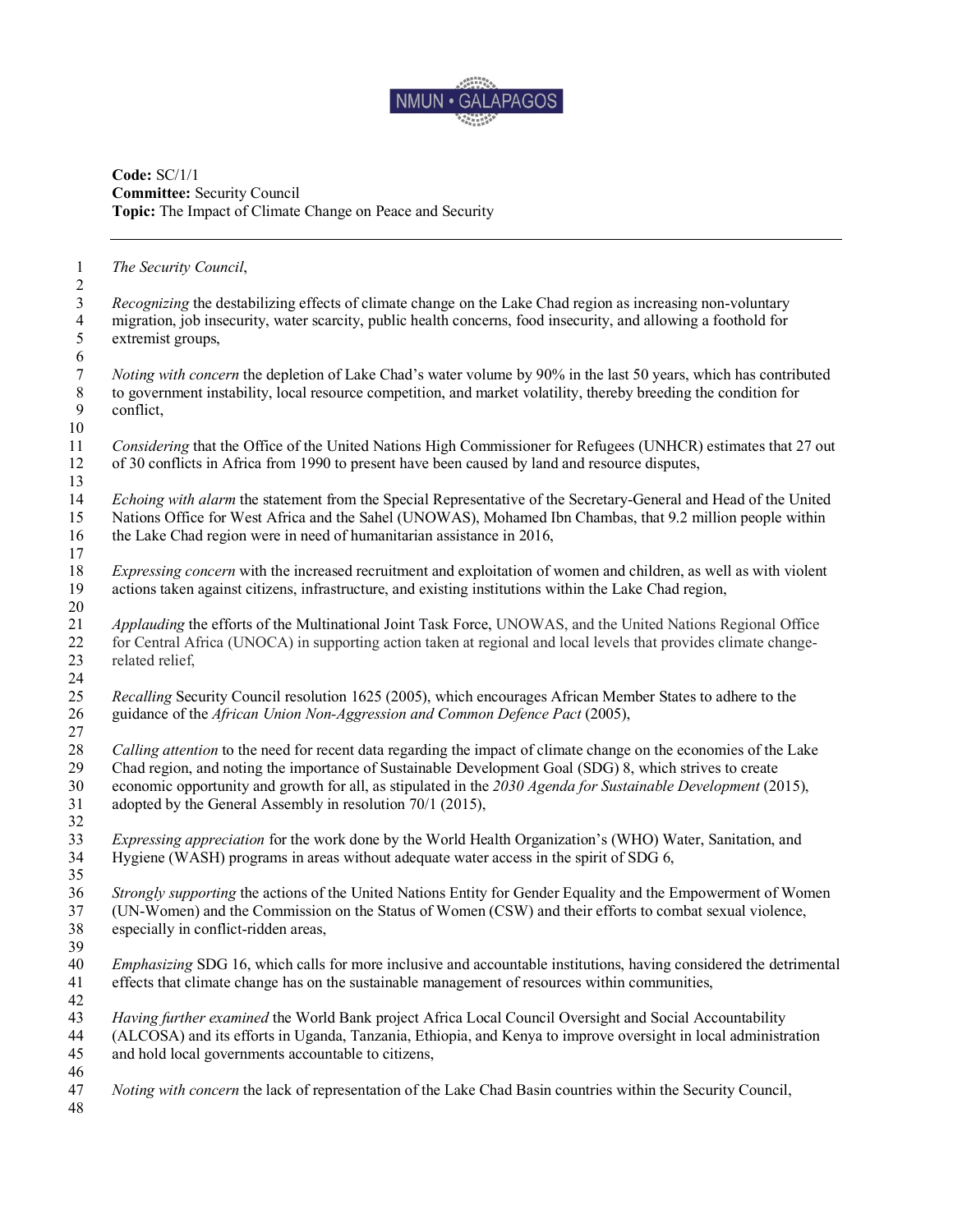*Recognizing* the Security Council's limited role in addressing issues of peace and security as they relate to climate<br>50 change, specifically within Security Council resolution 2349 (2017). change, specifically within Security Council resolution 2349 (2017), *Recalling* the United Nations Framework for Convention on Climate Change as the primary international forum for climate policy, with its most recent implementation instrument being the *Paris Agreement* (2015), 1. *Condemns* the actions taken by Boko Haram, emphasized in Security Council resolution 2349 (2017), and *highlights* the continued importance of combating extremism in the region; 2. *Requests* the increase of human rights advisers by the African Union outlined in Security Council resolution 2349 (2017), in coordination with UNHCR, with best practices outlined in Security Council resolution 1625 (2005), to further investigate the current migration crisis of the Lake Chad region with emphasis on: a. The link between climate change and: i. Job insecurity; ii. Water scarcity; iii. Rise of extremist groups; b. The analysis of refugee and internally displaced person (IDP) populations caused by: i. Environmental factors, such as water scarcity, crop failure, and natural disasters; ii. Health-related factors, caused by water scarcity, food shortages, and lack of health services; iii. Economic factors, such as job insecurity, high unemployment, and corruption; iv. Violence, such as extra-judicial killings, torture, and the sexual exploitation of women and children by groups such as Boko Haram; c. The legal support given to IDPs and refugees, including: i. Protection given to women; ii. Protection given to children and minors without guardians; 3. *Calls for* a comprehensive investigation, conducted by the Secretary-General, culminating in a report given to the Security Council within six months, and *urges* the Secretary-General to invite input from the United Nations Development Programme (UNDP), the United Nations Conference on Trade and Development (UNCTAD), and the Food and Agriculture Organization of the United Nations (FAO), in conjunction with UNOWAS and UNOCA, with the approval and participation of the governments of Chad, Cameroon, Niger, and Nigeria, of how the economies of the region have been affected by climate change, with a particular focus on: 88 a. Unemployment and job security; b. Extreme poverty; c. Desertification of land and famine; 93<br>94 d. Mismanagement of resources; 4. *Calls upon* Member States to implement domestic frameworks that focus on SDG 8, promoting work and economic growth that provide entrepreneurial and financial literacy to those dependent on agricultural resources in the Lake Chad region; 5. *Suggests* that WHO increase the number, capacity, and climate resilience of WASH stations in the Lake Chad region to improve the quality of hygiene and sanitation in accordance with SDG 6, with additional financial support from non-governmental organizations and voluntary donations from Member States;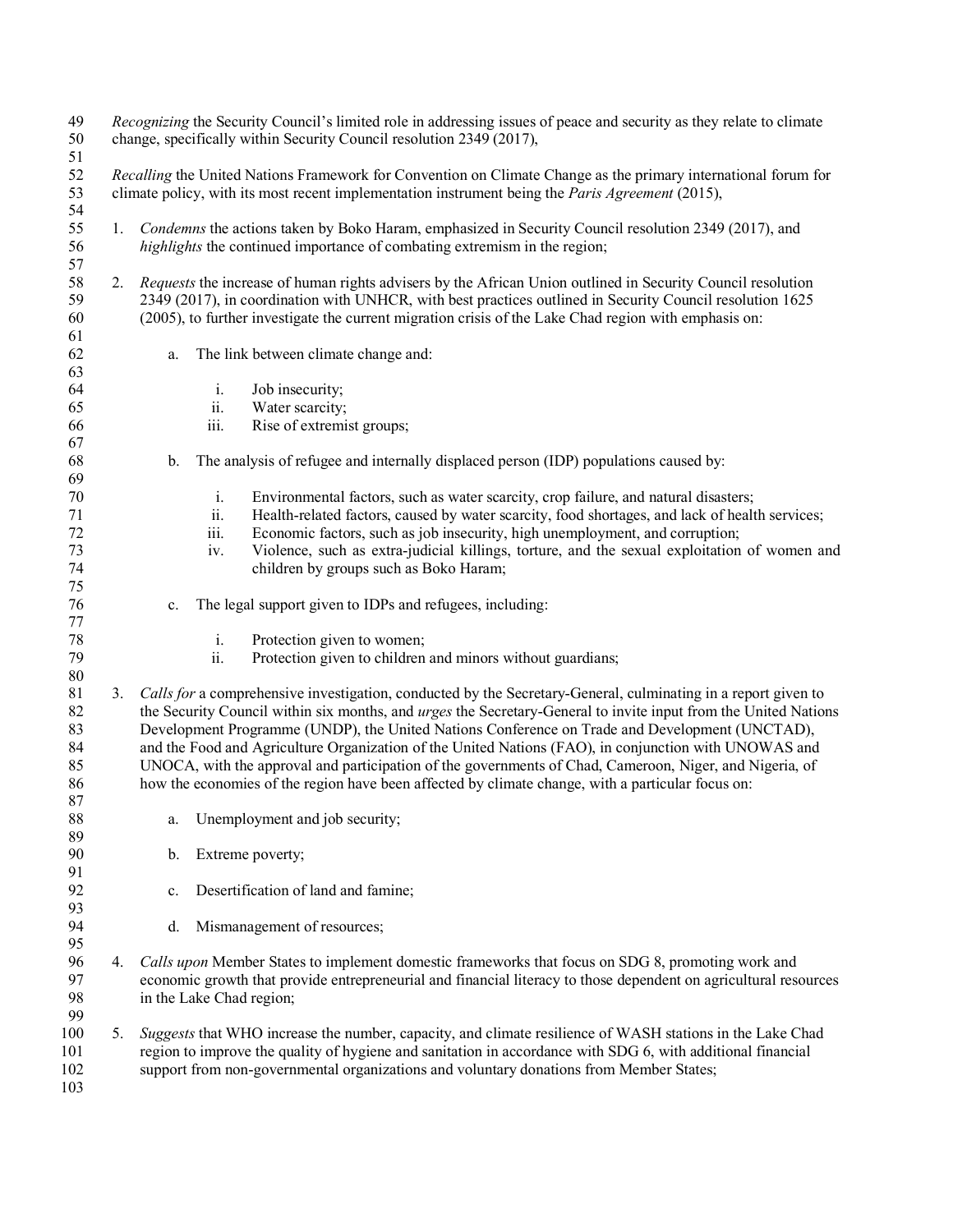| 104<br>105<br>106<br>107 | 6. | Desires the strengthening of the presence of the United Nations Children's Fund (UNICEF) in the Lake Chad<br>region to provide assistance and protection for children and minors targeted by the extremist group Boko<br>Haram;                                                                                             |
|--------------------------|----|-----------------------------------------------------------------------------------------------------------------------------------------------------------------------------------------------------------------------------------------------------------------------------------------------------------------------------|
| 108<br>109               | 7. | <i>Encourages</i> UN-Women and the CSW to work with local citizens in order to prevent sexual exploitation of<br>women by means of:                                                                                                                                                                                         |
| 110<br>111<br>112        |    | Extending the "Voices against Violence" initiative to the Lake Chad region;<br>a.                                                                                                                                                                                                                                           |
| 113<br>114<br>115        |    | Establishing crisis centers for women who are victims of sexual violence within each refugee camp<br>$b_{\cdot}$<br>and in major cities;                                                                                                                                                                                    |
| 116<br>117<br>118        | 8. | <i>Invites</i> Member States in the Lake Chad region to implement SDG 16, which calls for responsible governance<br>of public and private institutions, by increasing capacity-building at the local level, and <i>suggests</i> the expansion<br>of and collaboration with the World Bank project ALCOSA, through means of: |
| 119<br>120<br>121<br>122 |    | Encouraging local officials to allot time for citizens to convey grievances about mismanagement of<br>a.<br>resources;                                                                                                                                                                                                      |
| 123<br>124<br>125        |    | Increasing community education and raising awareness on climate change through information,<br>$b_{\cdot}$<br>communication, and technology;                                                                                                                                                                                |
| 126<br>127<br>128        | 9. | Further extends the sentiments of Security Council resolution 2349 (2017) to include Member States being<br>cognizant of how their environmental footprints impact the Lake Chad region, bearing in mind their Nationally<br>Determined Contributions as stipulated within the Paris Agreement;                             |
| 129<br>130<br>131<br>132 |    | 10. Recommends the use of the aforementioned tactics and investigations as a precedent when addressing issues of<br>peace and security exacerbated by the effects of climate change;                                                                                                                                        |
| 133                      |    | 11. Decides to remain seized of the matter.                                                                                                                                                                                                                                                                                 |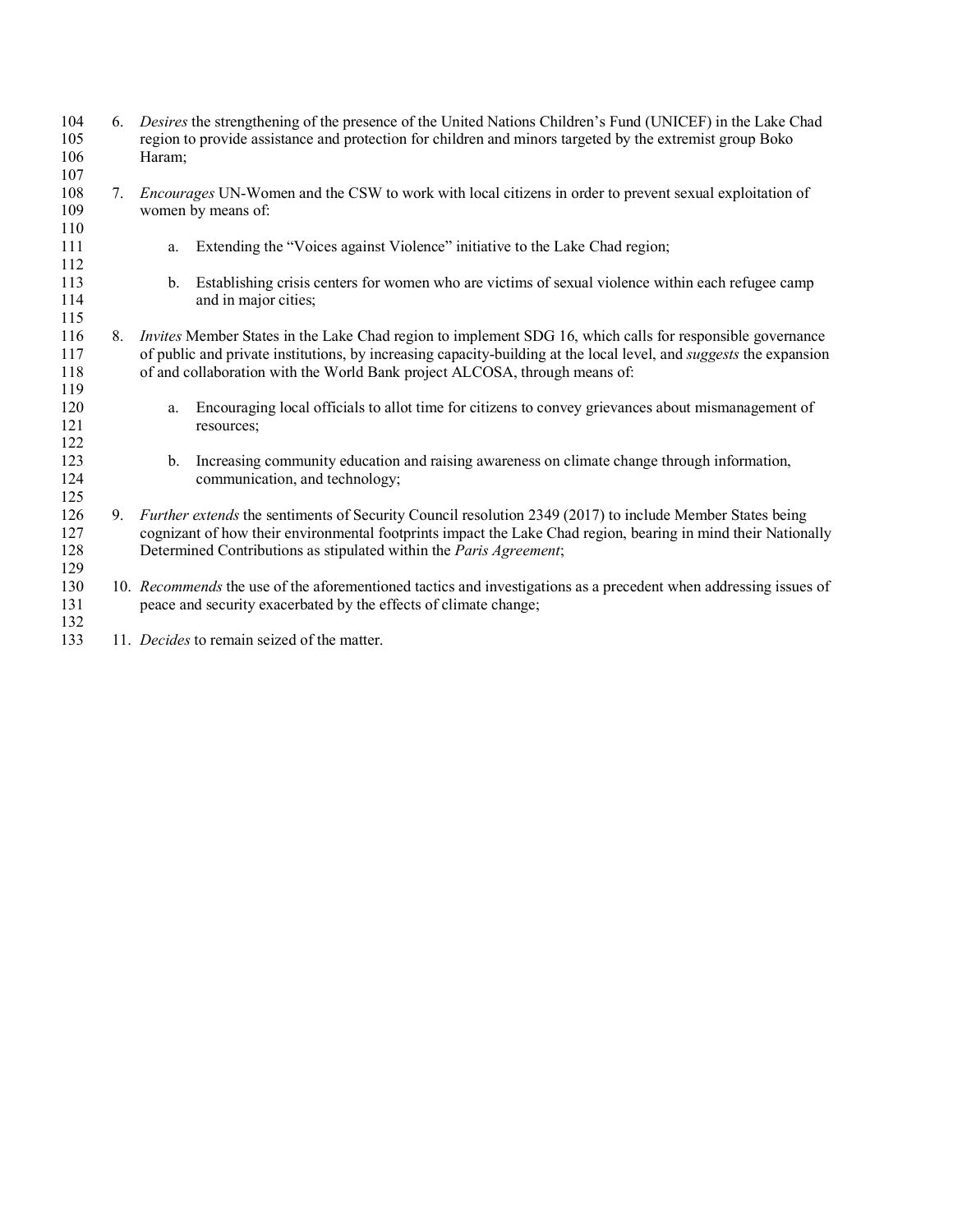

**Code:** SC/1/2 **Committee:** Security Council **Topic:** The Impact of Climate Change on Peace and Security

*The Security Council*,

| $\sqrt{2}$                                                |                                                                                                                                                                                                                                                                                                                                                                                                                                                       |
|-----------------------------------------------------------|-------------------------------------------------------------------------------------------------------------------------------------------------------------------------------------------------------------------------------------------------------------------------------------------------------------------------------------------------------------------------------------------------------------------------------------------------------|
| $\mathfrak{Z}$<br>$\overline{4}$                          | Fully aware of its responsibility to maintain peace and security worldwide, as established within the Charter of the<br>United Nations (1945),                                                                                                                                                                                                                                                                                                        |
| $\mathfrak s$                                             |                                                                                                                                                                                                                                                                                                                                                                                                                                                       |
| $\sqrt{6}$<br>$\tau$<br>$\,8\,$<br>$\boldsymbol{9}$<br>10 | <i>Noting</i> with grave concern the effects of climate change on economic, political, and humanitarian matters related to<br>peace and security, such as threats to food security, human health implications, social disruption, and slowing down<br>of developmental processes, in conjunction with resource competition leading to instability and conflict, as well as<br>absence of effective dispute resolution,                                |
| 11<br>12<br>13<br>14<br>15                                | Recognizing the indispensable need for international cooperation in the prevention of the hazardous effects seen in<br>societies due to post-natural disaster situations, as seen in Managing the Risks of Extreme Events and Disasters to<br>Advance Climate Change Adaptation (2012), a special report of the Intergovernmental Panel on Climate Change<br>(IPCC),                                                                                  |
| 16<br>17<br>18<br>19<br>$20\,$                            | Acknowledging the outcome document of the United Nations Conference on Sustainable Development, entitled "The<br>future we want" (2012), as endorsed by the General Assembly in resolution 66/288 (2012), which states that rising<br>sea levels in particular pose a grave threat to Small Island Developing States (SIDS), thus putting at stake their<br>physical survival and ability to progress,                                                |
| 21<br>22<br>23<br>24<br>25                                | Bearing in mind that the Reconstruction of Sea Level Change in Southeast Asia Waters Using Combined Coastal<br>Sea Level Data and Satellite Altimetry Data (RESELECASEA) Project applies the Cyclostationary Empirical<br>Orthogonal Function (CSEOF) sea level reconstruction method successfully, as certified by the Annual Regional<br>Call for Research Proposals (ARCP) Award in 2012 granted for improved capacities in Indonesia and Vietnam, |
| 26<br>27<br>28<br>29                                      | Underlining the United Nations Environment Programme's (UNEP) report Livelihood Security: Climate Change,<br>Migration and Conflict in the Sahel (2011) regarding the implications of climate change for livelihoods and<br>conflicts,                                                                                                                                                                                                                |
| 30<br>31<br>32                                            | Emphasizing the duty of the United Nations Statistics Division (UNSD) in the management and organization of<br>information and data collection, as stated within its mandate,                                                                                                                                                                                                                                                                         |
| 33<br>34<br>35<br>36<br>37                                | Reaffirming the increased intensity and exacerbation of environmental disasters by climate change, as stated in the<br>Sendai Framework for Disaster Risk Reduction 2015-2030 (2015), adopted by Member States at the Third United<br>Nations World Conference on Disaster Risk Reduction and endorsed by the General Assembly in resolution 69/283<br>(2015),                                                                                        |
| 38<br>39                                                  | 1. Recommends the creation and implementation of a database called AsiaAid in Southeast Asian Member States<br>willing to take part in the initiative, which will:                                                                                                                                                                                                                                                                                    |
| 40<br>41<br>42                                            | Have the purpose of alerting Member States of possible risks related to climate change, in order for<br>a.<br>them to adopt contingency plans and preventive methods in a timely manner;                                                                                                                                                                                                                                                              |
| 43<br>44<br>45                                            | Enhance human capacity development through the transfer of technology and the upgrading of<br>b.<br>knowledge and skills for preparedness;                                                                                                                                                                                                                                                                                                            |
| 46<br>47<br>48                                            | Be composed of altimeter data-based mapping, with the sole purpose of measuring scientific data;<br>c.                                                                                                                                                                                                                                                                                                                                                |
|                                                           |                                                                                                                                                                                                                                                                                                                                                                                                                                                       |